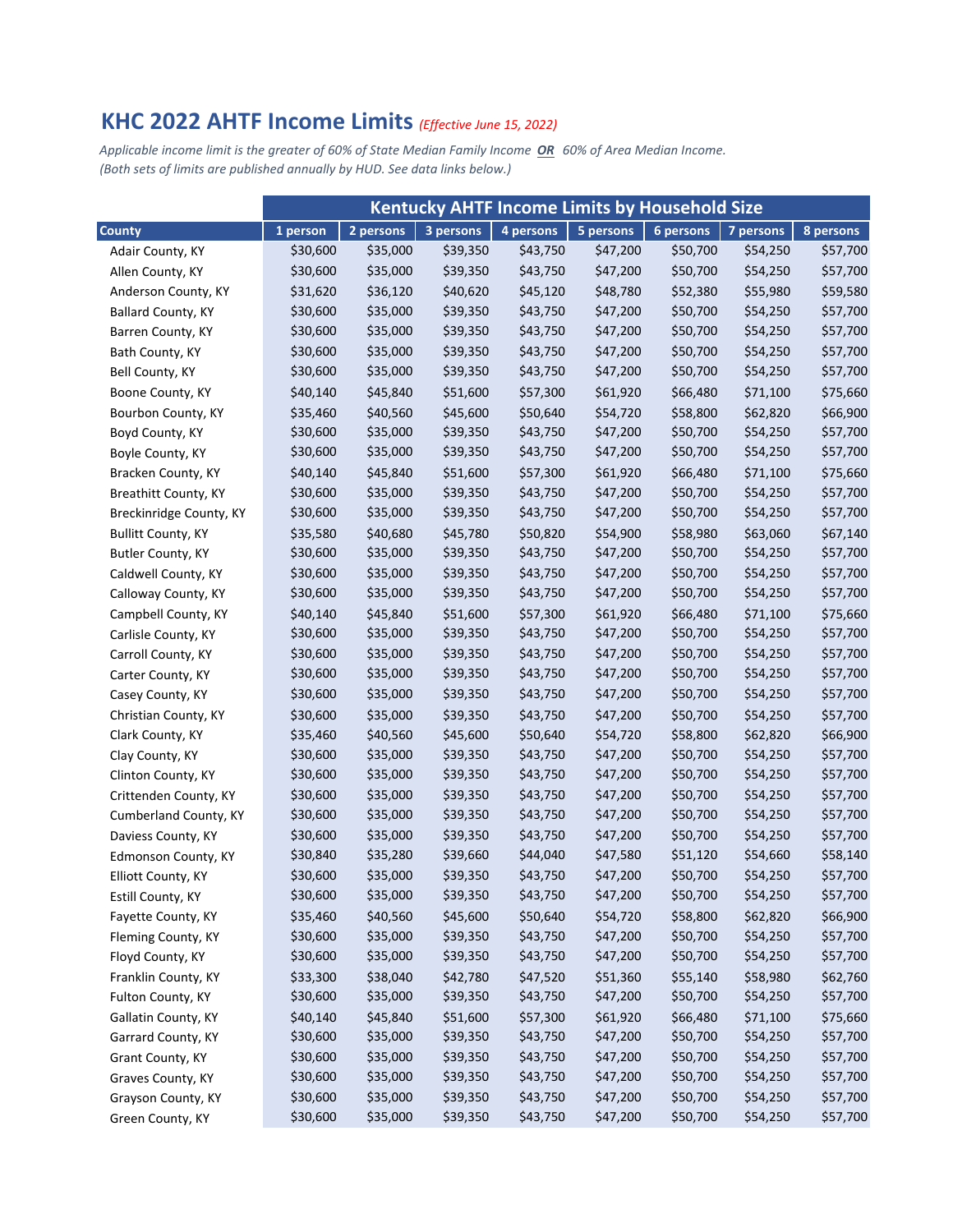|                       | <b>Kentucky AHTF Income Limits by Household Size</b> |           |           |           |           |           |           |           |
|-----------------------|------------------------------------------------------|-----------|-----------|-----------|-----------|-----------|-----------|-----------|
| <b>County</b>         | 1 person                                             | 2 persons | 3 persons | 4 persons | 5 persons | 6 persons | 7 persons | 8 persons |
| Greenup County, KY    | \$30,600                                             | \$35,000  | \$39,350  | \$43,750  | \$47,200  | \$50,700  | \$54,250  | \$57,700  |
| Hancock County, KY    | \$30,600                                             | \$35,000  | \$39,350  | \$43,750  | \$47,200  | \$50,700  | \$54,250  | \$57,700  |
| Hardin County, KY     | \$30,660                                             | \$35,040  | \$39,420  | \$43,740  | \$47,280  | \$50,760  | \$54,240  | \$57,780  |
| Harlan County, KY     | \$30,600                                             | \$35,000  | \$39,350  | \$43,750  | \$47,200  | \$50,700  | \$54,250  | \$57,700  |
| Harrison County, KY   | \$30,600                                             | \$35,000  | \$39,350  | \$43,750  | \$47,200  | \$50,700  | \$54,250  | \$57,700  |
| Hart County, KY       | \$30,600                                             | \$35,000  | \$39,350  | \$43,750  | \$47,200  | \$50,700  | \$54,250  | \$57,700  |
| Henderson County, KY  | \$35,160                                             | \$40,200  | \$45,240  | \$50,220  | \$54,240  | \$58,260  | \$62,280  | \$66,300  |
| Henry County, KY      | \$35,580                                             | \$40,680  | \$45,780  | \$50,820  | \$54,900  | \$58,980  | \$63,060  | \$67,140  |
| Hickman County, KY    | \$30,600                                             | \$35,000  | \$39,350  | \$43,750  | \$47,200  | \$50,700  | \$54,250  | \$57,700  |
| Hopkins County, KY    | \$30,600                                             | \$35,000  | \$39,350  | \$43,750  | \$47,200  | \$50,700  | \$54,250  | \$57,700  |
| Jackson County, KY    | \$30,600                                             | \$35,000  | \$39,350  | \$43,750  | \$47,200  | \$50,700  | \$54,250  | \$57,700  |
| Jefferson County, KY  | \$35,580                                             | \$40,680  | \$45,780  | \$50,820  | \$54,900  | \$58,980  | \$63,060  | \$67,140  |
| Jessamine County, KY  | \$35,460                                             | \$40,560  | \$45,600  | \$50,640  | \$54,720  | \$58,800  | \$62,820  | \$66,900  |
| Johnson County, KY    | \$30,600                                             | \$35,000  | \$39,350  | \$43,750  | \$47,200  | \$50,700  | \$54,250  | \$57,700  |
| Kenton County, KY     | \$40,140                                             | \$45,840  | \$51,600  | \$57,300  | \$61,920  | \$66,480  | \$71,100  | \$75,660  |
| Knott County, KY      | \$30,600                                             | \$35,000  | \$39,350  | \$43,750  | \$47,200  | \$50,700  | \$54,250  | \$57,700  |
| Knox County, KY       | \$30,600                                             | \$35,000  | \$39,350  | \$43,750  | \$47,200  | \$50,700  | \$54,250  | \$57,700  |
| Larue County, KY      | \$30,660                                             | \$35,040  | \$39,420  | \$43,740  | \$47,280  | \$50,760  | \$54,240  | \$57,780  |
| Laurel County, KY     | \$30,600                                             | \$35,000  | \$39,350  | \$43,750  | \$47,200  | \$50,700  | \$54,250  | \$57,700  |
| Lawrence County, KY   | \$30,600                                             | \$35,000  | \$39,350  | \$43,750  | \$47,200  | \$50,700  | \$54,250  | \$57,700  |
| Lee County, KY        | \$30,600                                             | \$35,000  | \$39,350  | \$43,750  | \$47,200  | \$50,700  | \$54,250  | \$57,700  |
| Leslie County, KY     | \$30,600                                             | \$35,000  | \$39,350  | \$43,750  | \$47,200  | \$50,700  | \$54,250  | \$57,700  |
| Letcher County, KY    | \$30,600                                             | \$35,000  | \$39,350  | \$43,750  | \$47,200  | \$50,700  | \$54,250  | \$57,700  |
| Lewis County, KY      | \$30,600                                             | \$35,000  | \$39,350  | \$43,750  | \$47,200  | \$50,700  | \$54,250  | \$57,700  |
| Lincoln County, KY    | \$30,600                                             | \$35,000  | \$39,350  | \$43,750  | \$47,200  | \$50,700  | \$54,250  | \$57,700  |
| Livingston County, KY | \$30,600                                             | \$35,000  | \$39,350  | \$43,750  | \$47,200  | \$50,700  | \$54,250  | \$57,700  |
| Logan County, KY      | \$30,600                                             | \$35,000  | \$39,350  | \$43,750  | \$47,200  | \$50,700  | \$54,250  | \$57,700  |
| Lyon County, KY       | \$30,600                                             | \$35,000  | \$39,350  | \$43,750  | \$47,200  | \$50,700  | \$54,250  | \$57,700  |
| Madison County, KY    | \$31,380                                             | \$35,880  | \$40,380  | \$44,820  | \$48,420  | \$52,020  | \$55,620  | \$59,220  |
| Magoffin County, KY   | \$30,600                                             | \$35,000  | \$39,350  | \$43,750  | \$47,200  | \$50,700  | \$54,250  | \$57,700  |
| Marion County, KY     | \$30,600                                             | \$35,000  | \$39,350  | \$43,750  | \$47,200  | \$50,700  | \$54,250  | \$57,700  |
| Marshall County, KY   | \$32,100                                             | \$36,660  | \$41,220  | \$45,780  | \$49,500  | \$53,160  | \$56,820  | \$60,480  |
| Martin County, KY     | \$30,600                                             | \$35,000  | \$39,350  | \$43,750  | \$47,200  | \$50,700  | \$54,250  | \$57,700  |
| Mason County, KY      | \$30,600                                             | \$35,000  | \$39,350  | \$43,750  | \$47,200  | \$50,700  | \$54,250  | \$57,700  |
| McClean County, KY    | \$30,600                                             | \$35,000  | \$39,350  | \$43,750  | \$47,200  | \$50,700  | \$54,250  | \$57,700  |
| McCracken County, KY  | \$30,600                                             | \$35,000  | \$39,350  | \$43,750  | \$47,200  | \$50,700  | \$54,250  | \$57,700  |
| McCreary County, KY   | \$30,600                                             | \$35,000  | \$39,350  | \$43,750  | \$47,200  | \$50,700  | \$54,250  | \$57,700  |
| Meade County, KY      | \$32,580                                             | \$37,200  | \$41,880  | \$46,500  | \$50,220  | \$53,940  | \$57,660  | \$61,380  |
| Menifee County, KY    | \$30,600                                             | \$35,000  | \$39,350  | \$43,750  | \$47,200  | \$50,700  | \$54,250  | \$57,700  |
| Mercer County, KY     | \$30,840                                             | \$35,280  | \$39,660  | \$44,040  | \$47,580  | \$51,120  | \$54,660  | \$58,140  |
| Metcalfe County, KY   | \$30,600                                             | \$35,000  | \$39,350  | \$43,750  | \$47,200  | \$50,700  | \$54,250  | \$57,700  |
| Monroe County, KY     | \$30,600                                             | \$35,000  | \$39,350  | \$43,750  | \$47,200  | \$50,700  | \$54,250  | \$57,700  |
| Montgomery County, KY | \$30,600                                             | \$35,000  | \$39,350  | \$43,750  | \$47,200  | \$50,700  | \$54,250  | \$57,700  |
| Morgan County, KY     | \$30,600                                             | \$35,000  | \$39,350  | \$43,750  | \$47,200  | \$50,700  | \$54,250  | \$57,700  |
| Muhlenberg County, KY | \$30,600                                             | \$35,000  | \$39,350  | \$43,750  | \$47,200  | \$50,700  | \$54,250  | \$57,700  |
| Nelson County, KY     | \$33,780                                             | \$38,640  | \$43,440  | \$48,240  | \$52,140  | \$55,980  | \$59,820  | \$63,720  |
| Nicholas County, KY   | \$30,600                                             | \$35,000  | \$39,350  | \$43,750  | \$47,200  | \$50,700  | \$54,250  | \$57,700  |
| Ohio County, KY       | \$30,600                                             | \$35,000  | \$39,350  | \$43,750  | \$47,200  | \$50,700  | \$54,250  | \$57,700  |
| Oldham County, KY     | \$35,580                                             | \$40,680  | \$45,780  | \$50,820  | \$54,900  | \$58,980  | \$63,060  | \$67,140  |
| Owen County, KY       | \$30,600                                             | \$35,000  | \$39,350  | \$43,750  | \$47,200  | \$50,700  | \$54,250  | \$57,700  |